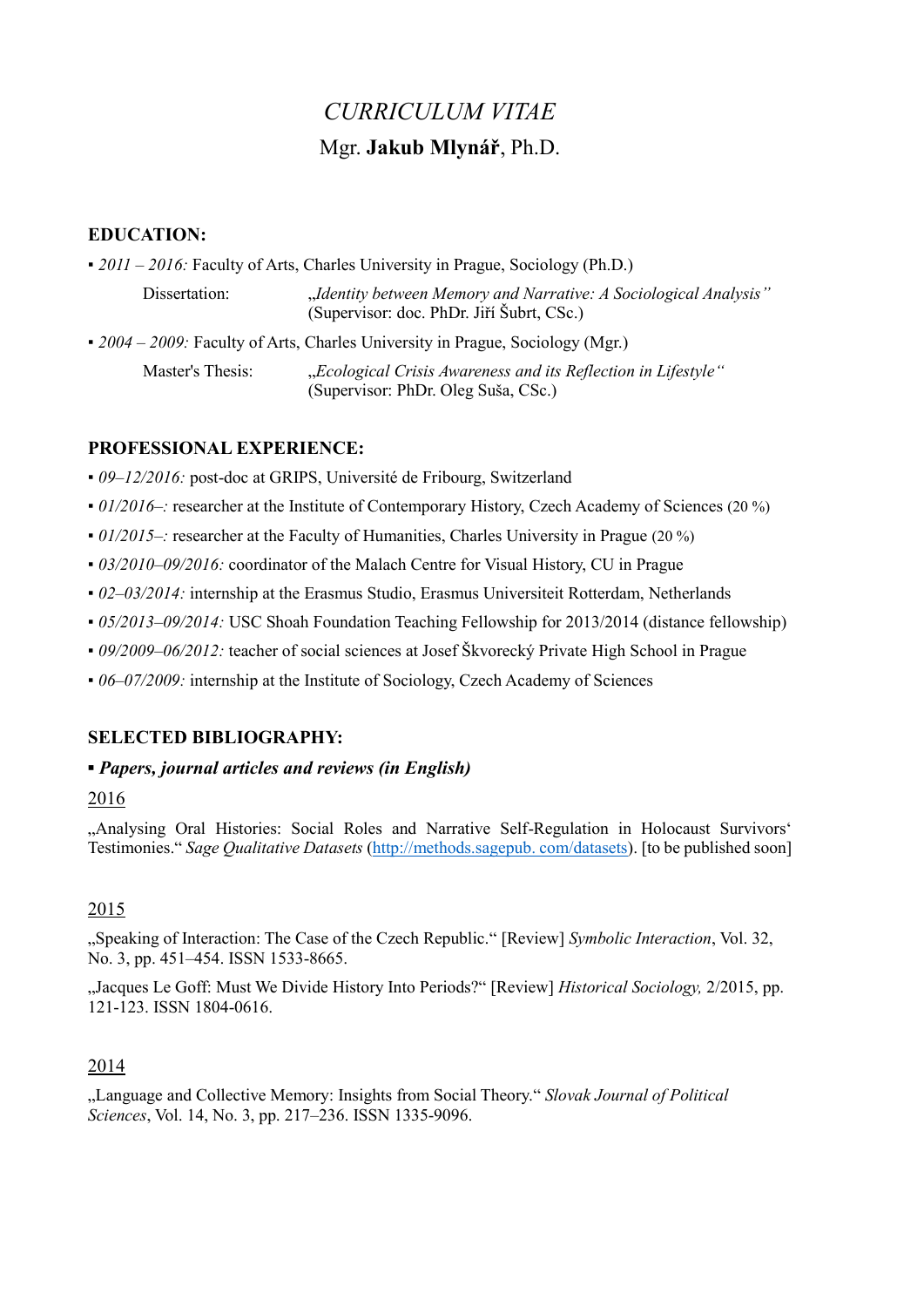# *▪ Edited books, book chapters (in Czech)*

# 2016

Mlynář, J., M. Paulíček, J. Šubrt et al. 2016. *Člověk v teoretické perspektivě společenských věd [Human in the theoretical perspective of social sciences].* Prague: Karolinum. [in press]

Mlynář, Jakub. 2016. "Minulost jako vzpomínka a vyprávění: Archiv vizuální historie USC Shoah Foundation v kontextu orální historie." ["The past as a memory and narrative: USC Shoah Foundation's Visual History Archive in the context of oral history."] In: Kateřina Králová, Hana Kubátová et al.: *Návraty. [Returning home.]* Prague: Karolinum.

# 2015

Sedláčková, M., J. Mlynář (eds.). 2015. "Prima to bývalo a prima je to i teď!" Memoáry k 50. výročí *katedry sociologie na FF UK [Memoirs on the 50th Anniversary of the Department of Sociology at the Faculty of Arts at the Charles University in Prague].* Prague: Faculty of Arts, CU.

# 2014

Mlynář, Jakub. 2014. "Paměť a narativita." ["Memory and Narrativity."] In: N. Maslowski, J. Šubrt et al.: *Kolektivní paměť: K teoretickým otázkám [Collective Memory: Towards the Theoretical Issues].*  Prague: Karolinum. Pp. 213–235.

Mlynář, Jakub. 2014. "Vztah paměti a identity v soudobé sociologii." ["The Relationship of Memory and Identity in Contemporary Sociology."] In: N. Maslowski, J. Šubrt et al.: *Kolektivní paměť: K teoretickým otázkám [Collective Memory: Towards the Theoretical Issues].* Prague: Karolinum. Pp. 257–276.

#### *▪ International conference papers and talks*

#### 2016

""I'll tell you later on": Collaborative structuring and glossing of the narrative practice during oral" history interviews." *AWIA Symposium "Action Description*", Ghent, Belgium, September 28–29.

"Beyond Micro and Macro: Is there anything to gain from ethnomethodology?" *Third ISA Forum*, University of Vienna, July 9 – July 14.

"From Search to Exploration: Barriers and opportunities in using oral history archives as data resources." *Exploring Spoken Word Data in Oral History Archives*, University of Oxford, UK, April 18–19. Recording available on-line:<https://podcasts.ox.ac.uk/search-exploration>

# 2015

"Remembering Revenge: Narrative accounts of revenge in the Czech Holocaust survivors. testimonies." *Reflections on Revenge: A conference on the culture and politics of vengeance*, University of Leicester, September 4.

"What Do We Mean When We Say 'We'? Collective identity between rejection and self-evidency." *12th Conference of the European Sociological Association*, Prague, August 25–28.

"Role as an Interactional Device in Oral History Interview."  $6<sup>th</sup>$  *European Society for the Study of Symbolic Interaction conference* (EU-SSSI): "Working the Interactionist Tradition: Contributions, Legacies and Prospects." University of Salford (Mancherster, UK), July 29–31.

"Language of Similarity and Difference: Speaking about Identities in Czech(oslovak) Holocaust Survivors' Testimonies." 21st Annual Conference on Language, Interaction, and Social Organization (LISO), University of California, Santa Barbara, May 30–31.